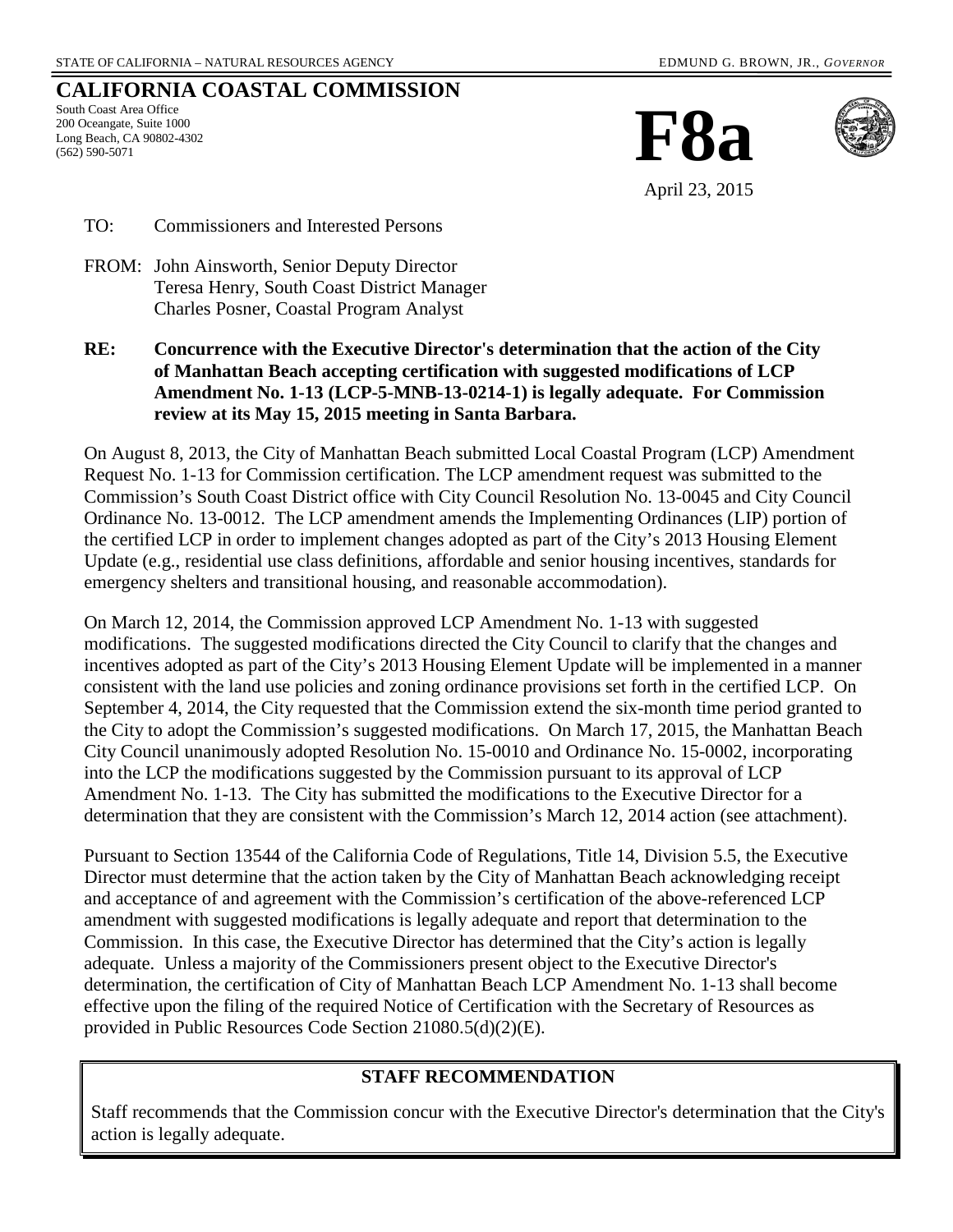#### RESOLUTION NO. 15-0010

A RESOLUTION OF THE MANHATTAN BEACH CITY COUNCIL AUTHORIZING SUBMISSION OF ORDINANCE NO. 15-0002 TO THE CALIFORNIA COASTAL COMMISSION TO INCORPORATE MODIFICATIONS FROM THE CALIFORNIA COASTAL COMMISSION TO IMPLEMENT 2008-2014 HOUSING ELEMENT PROGRAMS. **GOALS, AND POLICIES** 

## THE MANHATTAN BEACH CITY COUNCIL RESOLVES AND FINDS AS FOLLOWS:

SECTION 1. The City Council conducted a public hearing pursuant to applicable law on March 4, 2015 to consider modifications from the California Coastal Commission to the proposed amendments to the City of Manhattan Beach Local Coastal Program (LCP). At the March 17, 2015 regular meeting, the City Council adopted Ordinance No. 15-0002.

SECTION 2. Pursuant to the California Environmental Quality Act (CEOA) and the City of Manhattan Beach CEQA Guidelines, a Negative Declaration was prepared and adopted by the City Council on January 15, 2013, for the 2008-2014 Housing Element. The Negative Declaration evaluated the potential environmental impacts of the Housing Element and its implementation programs, which includes the proposed Local Coastal Program amendments, and concluded that no significant impacts would occur. Based on the initial study, the previously adopted Negative Declaration, and the record before the City Council, the City Council hereby finds that there have been no substantial changes to the project or the environment that would require the preparation of a subsequent negative declaration or a supplement to the previously adopted Negative Declaration because the modifications requested by the Coastal Commission merely implement the Housing Element and will not introduce significant environmental effects or substantially increase the severity of effects previously identified and analyzed in the adopted Negalive Declaration. Furthermore, there are no changed circumstances or new information, which was not known at the time the Negative Declaration was adopted that would require the preparation of a subsequent Negative Declaration or major revisions to the previously adopted Negative Declaration pursuant to CEQA Guidelines Section 15162. Therefore, the original Negative Declaration represents the independent judgment of the City and there is no substantial evidence that the approval of the project may have any significant environmental impact. Copies of the documents are available for public review and inspection in the City's Community Development Department, City Hall, located at 1400 Highland Avenue, Manhattan Beach, California 90266.

The City Council certifies that the subject amendment will be SECTION 3. implemented in a manner fully in conformity with the California Coastal Act of 1976, as amended, and the City of Manhattan Beach Local Coastal Program.

> SECTION 4. The City Clerk shall certify to the adoption of this Resolution.

SECTION 5. The City Council hereby directs the City Manager or his designee to submit the LCP amendment memorialized in Ordinance No. 15-0002 to the California Coastal Commission for certification in conformance with state law.

PASSED, APPROVED AND ADOPTED this 17<sup>th</sup> day of March, 2015.

AYES: Howorth, Lesser, D'Errico, Burton and Mayor Powell NOES: None. ABSENT: None. ABSTAIN: None.

WAYNE POWELL Mayor of the City of Manhattan Beach, California

**ATTEST:** 

**LIZA TAMURA** City Clerk



 $PAGE$ 



Cerified to be a true copy of the original of said document on file in my office.

City Clerk of the City of Manhattan Beach, California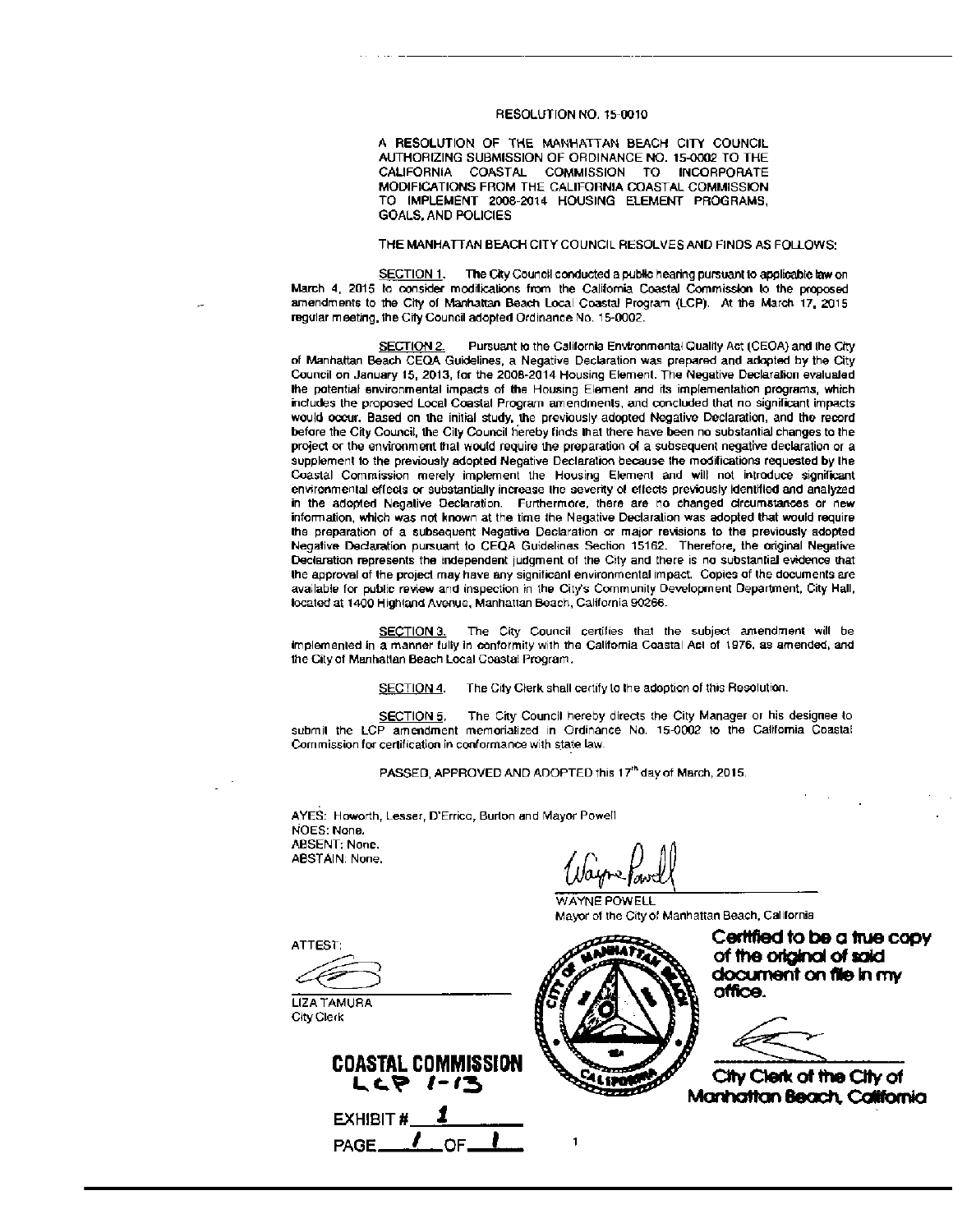#### ORDINANCE NO. 15-0002

### AN ORDINANCE OF THE CITY OF MANHATTAN BEACH AMENDING THE MANHATTAN BEACH LOCAL COASTAL PROGRAM TO INCORPORATE MODIFICATIONS FROM THE CALIFORNIA COASTAL COMMISSION TO IMPLEMENT 2008-2014 HOUSING ELEMENT PROGRAMS, GOALS, AND **POLICIES**

## THE CITY COUNCIL OF THE CITY OF MANHATTAN BEACH, CALIFORNIA. DOES HEREBY ORDAIN AS FOLLOWS:

SECTION 1. CEQA Findings. Pursuant to the California Environmental Quality Act (CEQA) and the City of Manhattan Beach CEQA Guidelines, a Negative Declaration was prepared and adopted by the City Council on January 15, 2013, for the 2008-2014 Housing Element. The Negative Declaration evaluated the potential environmental impacts of the Housing Element and its implementation programs, which includes the proposed Local Coastal Program amendments, and concluded that no significant impacts would occur. Based on the initial study, the previously adopted Negative Declaration, and the record before the City Council, the City Council hereby finds that there have been no substantial changes to the project or the environment that would require the preparation of a subsequent negative declaration or a supplement to the previously adopted Negative Declaration because the modifications requested by the Coastal Commission merely implement the Housing Element and will not introduce significant environmental effects or substantially increase the severity of effects previously identified and analyzed in the adopted Negative Declaration. Furthermore, there are no changed circumstances or new information, which was not known at the time the Negative Declaration was adopted that would require the preparation of a subsequent Negative Declaration or major revisions to the previously adopted Negative Declaration pursuant to CEOA Guidelines Section 15162. Therefore, the original Negative Declaration represents the independent judgment of the City and there is no substantial evidence that the approval of the project may have any significant environmental impact. Copies of the documents are available for public review and inspection in the City's Community Development Department, City Hall, located at 1400 Highland Avenue, Manhattan Beach, California 90266.

SECTION 2. History. On February 4, 2013, the California Department of Housing and Community Development (HCD) issued a letter stating that the City's adopted Housing Element is in full compliance with State law. The City was then required to adopt new Zoning Code and Local Coastal Program (LCP) Code Amendments in order to implement the adopted Housing Element programs, goals, and policies. On July 2, 2013 the City Council adopted Ordinance No. ORD 13-0012 approving the LCP Code Amendments, the Zoning Code regulations in the coastal area, to implement the new Housing Element. City Staff then transmitted the LCP Code Amendments to the California Coastal Commission (CCC), which at its March 12, 2014 meeting approved LCP Code Amendment No. 1-13 with modifications. The CCC modifications require an amendment to Ordinance No. ORD 13-0012 and City Council review and approval. The LCP Code amendments will not be effective until the City Council adopts the CCC's modifications and the CCC Executive Director certifies that the City has complied with their March 12, 2014 action. These modifications include amending provisions for: 1) Reasonable Accommodation for disabled persons; 2) the Affordable Housing Density Bonus and Incentive Program; 3) Affordable Housing Density Bonus and Incentive Program Findings, and 4) Parking and Loading Regulations for Affordable Housing Development. The proposed LCP code amendments apply only in the City's coastal zone, as the City maintains two separate zoning codes: one that applies in the Coastal Zone (Title A), and another for the remainder of the City (Title 10).

SECTION 3. The City Council hereby amends Section A.85.050(D) ("Reasonable Accommodation Required Findings") of the Manhattan Beach Local Coastal Program by adding the following text highlighted in bold, with all other provisions of Chapter A.85 to remain unchanged:

 $\mathbf{1}$ 

**COASTAL COMMISSION** L CP 1-13 **EXHIBIT#** -1 PAGE\_ ΟF

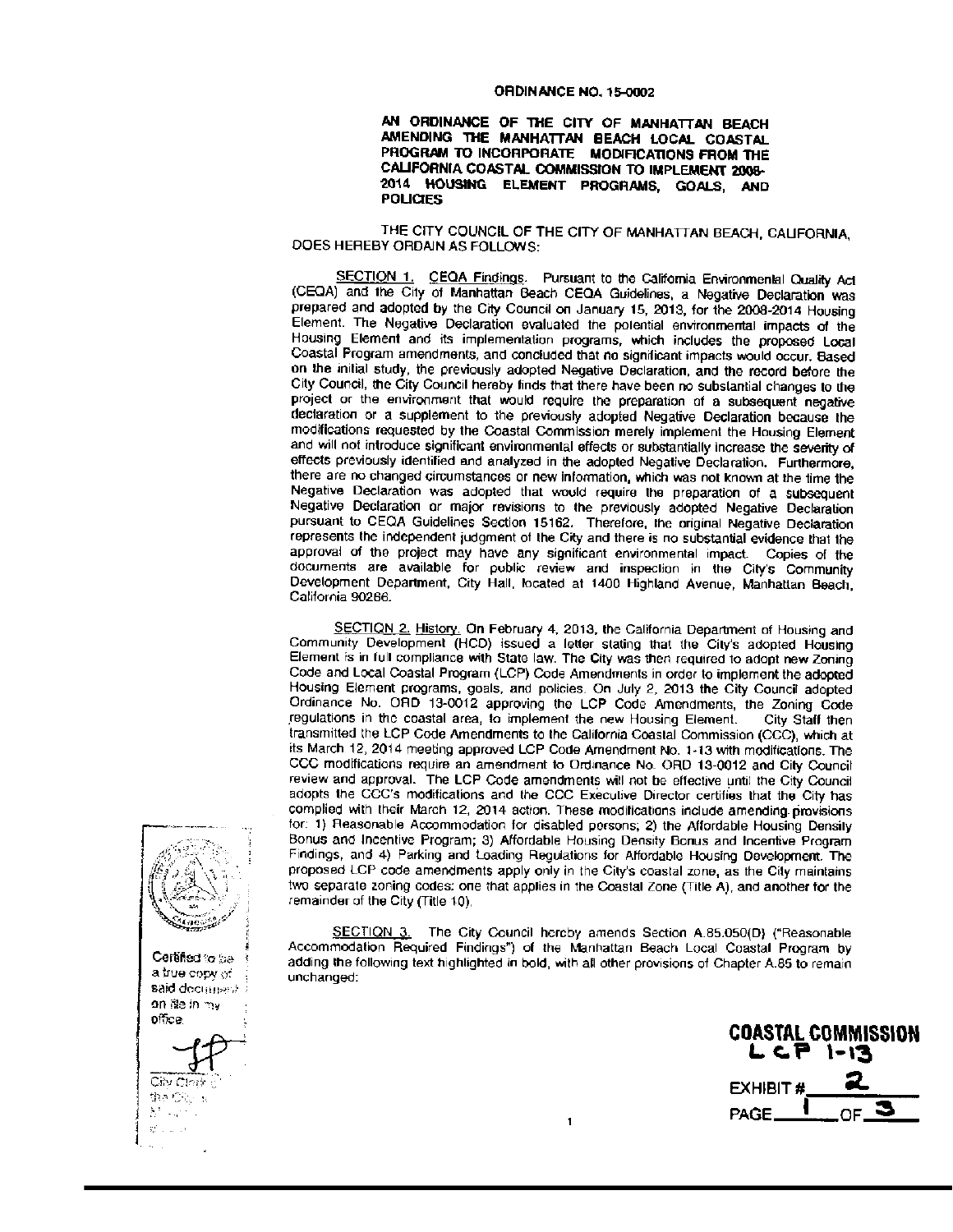"Chapter A.85 Reasonable Accommodation - Required Findings Section A.85.050 Required Findings.

D. The requested accommodation will not require a fundamental alteration in the nature of the Capti meety collection of the septime limit. Constal, France, A results, he respectively Local Gousial Program, at A may be asserted and the Giv. one wake upon firms of h an cherebe archaele any sko that Coace Freeze five the the tell tell th <u>ka jaikering. Ji The movement massakk postansfrien is consideri. It the</u> <u>Progenare, grovel (Problem, Jefer, 200 Jacobball Carant) (Crosson (Progenare, Brall, 2), (These, any 183</u> imelika diangkilan mengajita pada bagi nagawan sekitar pada tanggalan taut menjadi ktoria meda ako jakota eth be arkhet Local Grenel Creach.

The City Council hereby amends Section A.94.010(A) ("Affordable Housing Density Bonus and Incentive Program") of the Manhattan Beach Local Coastal Program by adding the following text highlighted in bold with all other provisions of Chapter A.94 to remain unchanged:

"Chapter A.94 Affordable Housing Density Bonus and Incentive Program Section A.94.010 General Affordable Housing Provisions.

A. State Law Governs. The provisions of this chapter shall be governed by the requirements of Government Code Section 65915, as that statute is amended from time-to-time. Where conflict occurs between the provisions of this chapter and State law, the State law provisions shall govern, unless otherwise specified. The intent of the following regulations is to ensure that, to the maximum extent feasible: the requirements of Government Code Section 65915 are implemented in a manner consistent with the land use policies and zoning ordinance provisions set forth in the certified Local Coastal Program.'

SECTION 4. The City Council hereby amends Section A.94.040(B) ("Affordable Housing Density Bonus and Incentive Program - Findings") of the Manhattan Beach Local Coastal Program by adding the following text highlighted in bold, with all remaining provisions of Chapter A.94 to remain unchanged:

"C. Chapter A.94 Affordable Housing Density Bonus and Incentive Program - Findings Section A.94.040.B Proposal of Incentives and Findings.

B. Proposal of Incentives and Findings. An applicant may propose specific incentives or concessions that would contribute significantly to the economic feasibility of providing alfordable units pursuant to this chapter and State law. In addition to any increase in density to which an applicant is entitled, the City shall grant one or more incentives or concessions that an applicant requests, up to the maximum number of incentives and concessions required pursuant to subsection A, unless the City makes a written finding that either:

4. The concession or incentive would be inconsistent with the provisions of the Local Coastal Program to the extent that the concession or incentive would adversely impact coastal access, public recreation, community character, any other sensitive coastal resource, or any other resource governed by Chapter 3 of the Coastal Act,"

SECTION 5. The City Council hereby amends Section A.64.240 ("Parking and Loading Regulations for Affordable Housing Development") of the Manhattan Beach Local Coastal Program by adding the following text highlighted in bold, with all other provisions of Chapter A.64 to remain unchanged:

## "D. Section A.64.240 Parking and Loading Regulations for Affordable Housing **Development**

When requested by the applicant, multi-family residential developments meeting the minimum requirements for a density bonus pursuant to Chapter A.94 shall provide off-street parking according to the following formula:

**COASTAL COMMISSION** レンア トス

EXHIBIT # PAGE<sub> $-$ 2</sub> ∩ਸ ⊐



said document on file in my oñee

Cm.  $5 - C\delta$  $\frac{1}{2}$   $\theta$